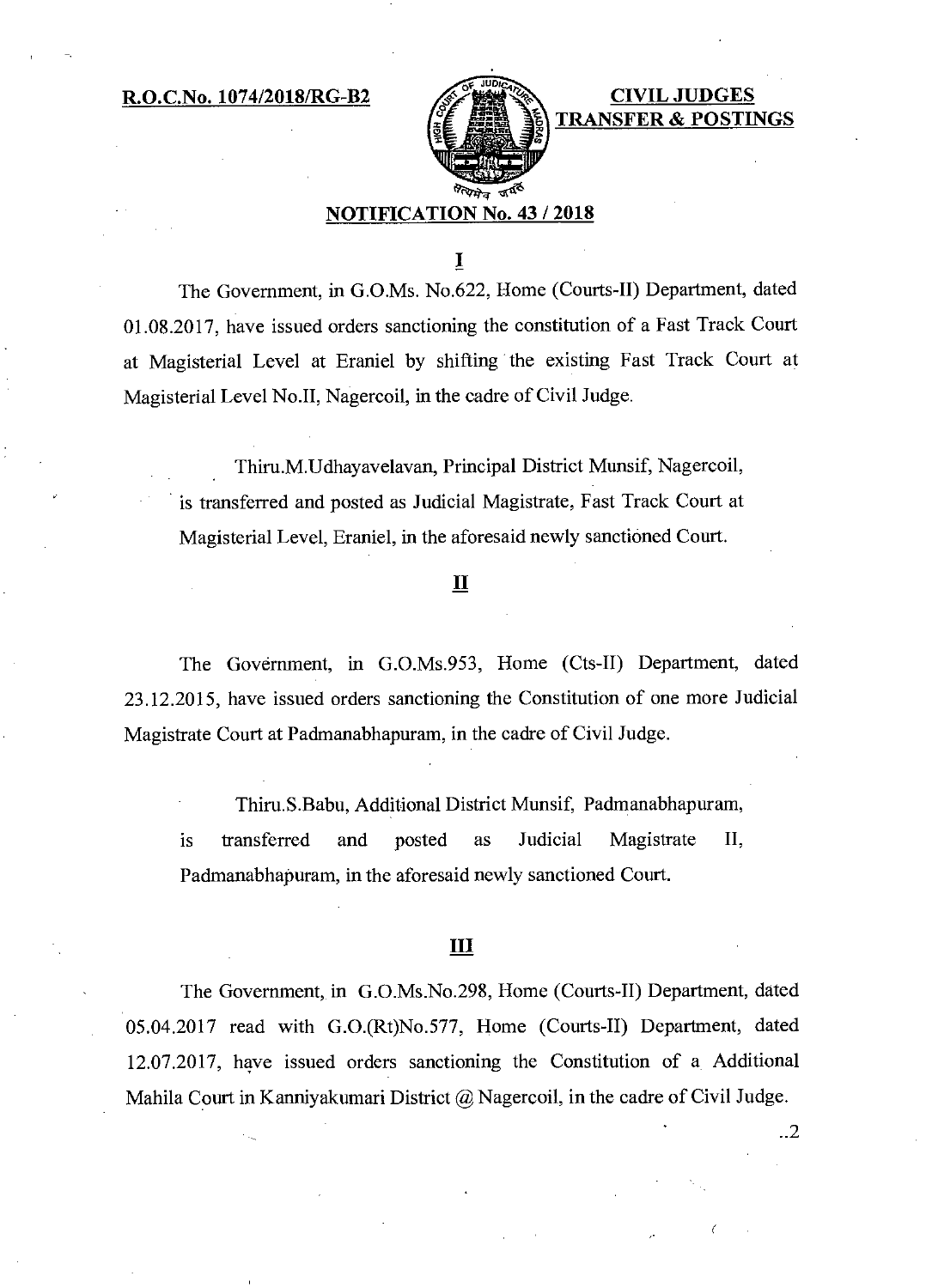Thiru.G.Sathiakumar, Judicial Magistrate III, Nagercoil, is transferred and posted as Judicial Magistrate, Additional Mahila Court, Nagercoil, in the aforesaid newly sanctioned Court.

# **HIGH COURT, MADRAS.**

**HIGH COURT, MADRAS.**  $\mathbb{R}$   $\mathbb{C}^{11}$   $\mathbb{C}^{32}$   $\mathbb{R}^{6}$   $\mathbb{C}^{11}$   $\mathbb{C}^{32}$   $\mathbb{R}^{6}$  REGISTRAR GENERAL

..3

#### **To**

- 1. The Officers concerned.
- 2. The Offices of the Officers concerned.
- 3. The District Judge, Kanniyakumari @ Nagercoil.
- 4. The Chief Judicial Magistrate, Kanniyakumari @ Nagercoil.
- 5. The Senior Accounts Officer (GAD-IV), 0/o the Principal Accountant General (A & E), Chennai.18.
- 6. The Treasury Officer, District Treasury, Nagercoil.

### **Copy to:**

- 1. The Chief Secretary to Government, Secretariat, Chennai-9.
- 2. The Secretary to Government, Home / Public / Labour and Employment / Revenue / Law/ Commercial Taxes Department, Secretariat,Chennai-9.
- 3. The Secretary to His Excellency The Governor, Raj Bhavan, Chennai-22.
- 4. The Secretary to the Hon'ble Chief Minister, Secretariat, Chennai-9.
- 5. The Registrar (IT-cum-Statistics), High Court, Madras.
- 6. The Registrar (Judicial), High Court, Madras.
- 7. The Director, Tamil Nadu Mediation and Conciliation Centre, High Court, Madras.
- 8. The Registrar (Vigilance), High Court, Madras. (12 copies)
- 9. The Registrar (Management), High Court, Madras.
- 10.The Registrar (Special Cell), High Court, Madras.
- 11.The Registrar-cum-Private Secretary to the Hon'ble The Chief Justice, High Court, Madras.
- 12.The Registrar (District Judiciary), High Court, Madras.
- 13.The Additional Registrar-I (Vigilance), High Court, Madras.
- 14.The Registrar (Administration), High Court, Madras.
- 15.The Registrar-cum-Special Officer (Liaisoning), High Court, Madras.
- 16.The Registrar (Recruitment), High Court, Madras.
- 17.The Official Assignee, High Court, Madras.
- 18.The Additional Registrar General, Madurai Bench of Madras High Court, Madurai.